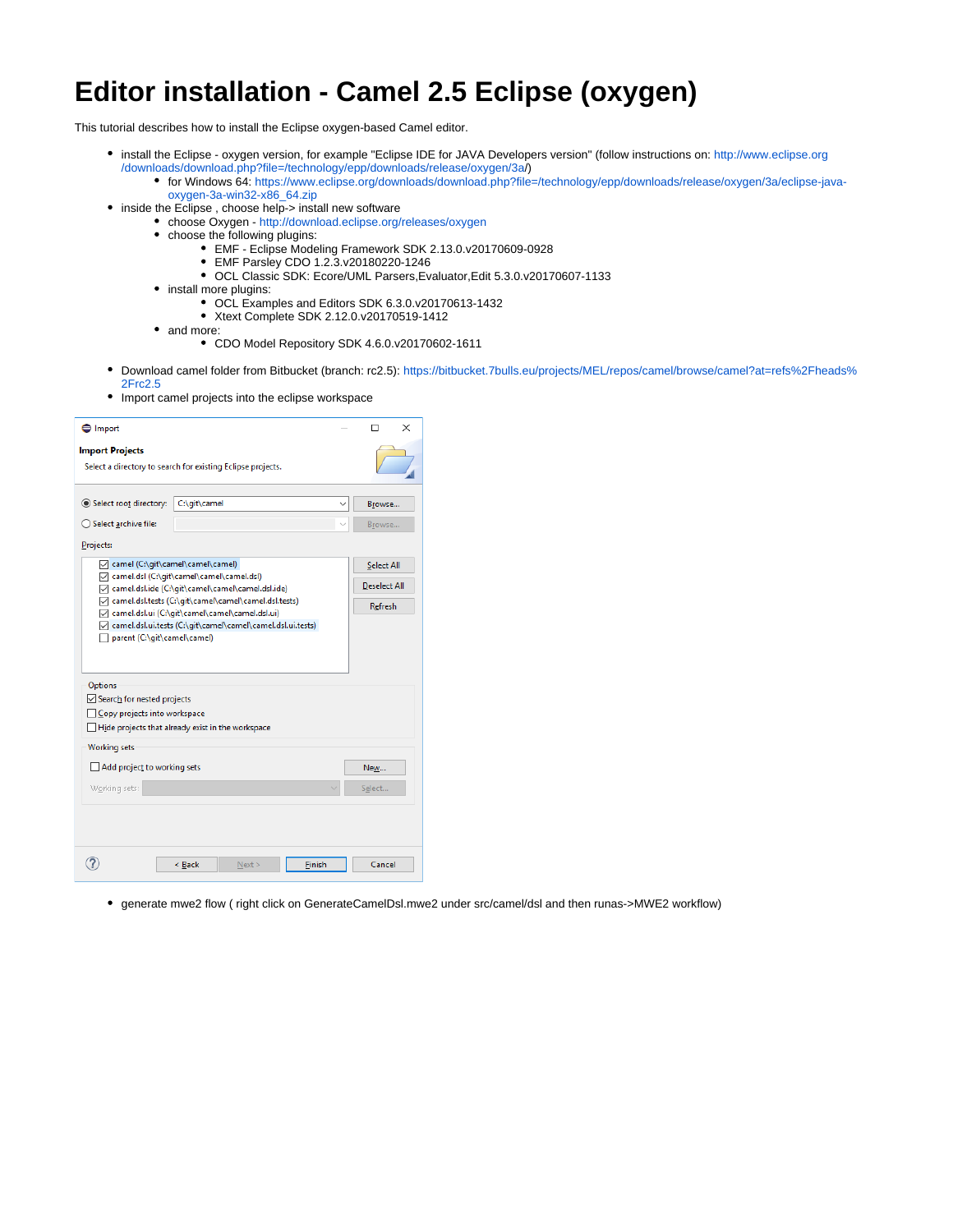| eclipse-workspace-oxygen - camel.dsl/src/camel/dsl/GenerateCamelDsl.mwe2 - Eclipse<br>File Edit Source Refactor Navigate Search Project Run Window Help                                                                                                                                                                                                                                                                                                                                                                                                                                                                                                                                                                                                                                                                                                                                                                                                                                                                                                                                                                                                                                                                                                                                                  |                                                                                                                                                                                                                                                    |                                                                                                                                                                                                                                                                                                                                                                                                                                                                                                                                                                                                                                                                                                                                                                                                                                                                                                                                                                                                                                                                                                                                                                                                                                                                                                                                                                                                                                                                                                                                                                                                                                                                                                                                                      |                                                                                                                                                                                                                                       |
|----------------------------------------------------------------------------------------------------------------------------------------------------------------------------------------------------------------------------------------------------------------------------------------------------------------------------------------------------------------------------------------------------------------------------------------------------------------------------------------------------------------------------------------------------------------------------------------------------------------------------------------------------------------------------------------------------------------------------------------------------------------------------------------------------------------------------------------------------------------------------------------------------------------------------------------------------------------------------------------------------------------------------------------------------------------------------------------------------------------------------------------------------------------------------------------------------------------------------------------------------------------------------------------------------------|----------------------------------------------------------------------------------------------------------------------------------------------------------------------------------------------------------------------------------------------------|------------------------------------------------------------------------------------------------------------------------------------------------------------------------------------------------------------------------------------------------------------------------------------------------------------------------------------------------------------------------------------------------------------------------------------------------------------------------------------------------------------------------------------------------------------------------------------------------------------------------------------------------------------------------------------------------------------------------------------------------------------------------------------------------------------------------------------------------------------------------------------------------------------------------------------------------------------------------------------------------------------------------------------------------------------------------------------------------------------------------------------------------------------------------------------------------------------------------------------------------------------------------------------------------------------------------------------------------------------------------------------------------------------------------------------------------------------------------------------------------------------------------------------------------------------------------------------------------------------------------------------------------------------------------------------------------------------------------------------------------------|---------------------------------------------------------------------------------------------------------------------------------------------------------------------------------------------------------------------------------------|
|                                                                                                                                                                                                                                                                                                                                                                                                                                                                                                                                                                                                                                                                                                                                                                                                                                                                                                                                                                                                                                                                                                                                                                                                                                                                                                          |                                                                                                                                                                                                                                                    |                                                                                                                                                                                                                                                                                                                                                                                                                                                                                                                                                                                                                                                                                                                                                                                                                                                                                                                                                                                                                                                                                                                                                                                                                                                                                                                                                                                                                                                                                                                                                                                                                                                                                                                                                      | Quick Access                                                                                                                                                                                                                          |
|                                                                                                                                                                                                                                                                                                                                                                                                                                                                                                                                                                                                                                                                                                                                                                                                                                                                                                                                                                                                                                                                                                                                                                                                                                                                                                          | 日 8   1 マ ロ   B GenerateCameIDsI.mwe2 33                                                                                                                                                                                                           | $ -$                                                                                                                                                                                                                                                                                                                                                                                                                                                                                                                                                                                                                                                                                                                                                                                                                                                                                                                                                                                                                                                                                                                                                                                                                                                                                                                                                                                                                                                                                                                                                                                                                                                                                                                                                 | $= 5$<br>Task List 23                                                                                                                                                                                                                 |
| Package Explorer 23<br>$\vee$ $\frac{1}{100}$ > camel [camel oxygen-new]<br>> M. JRE System Library [JavaSE-1.8]<br>> M Plug-in Dependencies<br>$> 25$ src<br>> Stre META-INF<br>$\frac{1}{2}$ model<br><b>B</b> target<br>build.properties<br>eu.paasage.camel.iml<br><b>LICENSE</b><br>plugin.properties<br>plugin.xml<br>pom.xml<br>v 88 > camel.dsl [camel oxygen-new]<br>$\vee$ $\frac{100}{1000}$ src<br>$\vee$ $\frac{1}{129}$ camel.dsl<br>CamelDsl.xtext<br><b>R</b> CamelDslRuntimeModule.xtend<br>CamelDsIStandaloneSetup.xtend<br>GenerateCamell<br>New<br>> El camel.dsl.formattin<br>> b camel.dsl.generator<br>Open<br>> <b>Hill</b> camel.dsl.matching<br>Open With<br>$\rightarrow$ $\frac{1}{2}$ camel.dsl.math<br>Show In<br>> amel.dsl.scoping<br>> El camel.dsl.validation<br>Copy<br>$>$ $\frac{m}{2}$ > src-gen<br><b>Copy Qualified Name</b><br>$>$ $\frac{160}{100}$ > xtend-gen<br>Paste<br>> M Referenced Libraries<br><b>Delete</b><br>> M JRE System Library [Jav. 36<br>> M Plug-in Dependencies<br><b>Remove from Context</b><br>$\frac{1}{2}$ $\frac{1}{2}$ $\frac{1}{2}$ $\frac{1}{2}$ $\frac{1}{2}$<br>Mark as Landmark<br>$>$ $\frac{1}{2\sqrt{3}}$ > META-INF<br><b>Build Path</b><br>build.properties<br><b>S</b> log<br>Refactor<br>음식 > camel.dsl.ide [camel oxy] | $\circ$<br>$11\odot$<br>12<br>13<br>14<br>15<br>16<br>17<br>18<br>19<br>20<br>21<br>22<br>23<br>$\rightarrow$<br>F3<br>b.<br>Alt+Shift+W><br>$Ctrl + C$<br>$Ctrl + V$<br><b>Delete</b><br>Ctrl+Alt+Shift+Down<br>Ctrl+Alt+Shift+Up<br>Alt+Shift+T> | module camel.dsl.GenerateCamelDsl<br>3 import org.eclipse.emf.mwe.utils.*<br>4 import org.eclipse.xtext.xtext.generator.*<br>5 import org.eclipse.xtext.xtext.generator.model.project.*<br>6 import org.eclipse.xtext.xtext.scoping.*<br>8 var rootPath = ""<br>100 Workflow {<br>$bean = StandardOneSetup$ {<br>scanClassPath = true<br>platformUri = ""<br>registerGeneratedEPackage = "camel.core.CorePackage"<br>registerGeneratedEPackage = "camel.deployment.DeploymentPackage"<br>registerGeneratedEPackage = "camel.execution.ExecutionPackage"<br>registerGeneratedEPackage = "camel.location.LocationPackage"<br>registerGeneratedEPackage = "camel.metric.MetricPackage"<br>registerGeneratedEPackage = "camel.organisation.OrganisationPackage"<br>registerGeneratedEPackage = "camel.constraint.ConstraintPackage"<br>registerGeneratedEPackage = "camel.requirement.RequirementPackage"<br>registerGeneratedEPackage - "camel.scalability.ScalabilityPackage"<br>registerGeneratedEPackage = "camel.security.SecurityPackage"<br>registerGeneratedEPackage - "camel.data.DataPackage"<br>registerGeneratedEPackage = "camel.type.TypePackage"<br>registerGeneratedEPackage - "camel.unit.UnitPackage"<br>registerGeneratedEPackage = "camel.mms.MmsPackage"<br>registerGeneratedEPackage - "org.eclipse.emf.ecore.EcorePackage"<br>registerGenModelFile = "platform:/resource/camel/model/camel.genmodel"<br>registerGenModelFile = "platform:/resource/org.eclipse.emf.ecore/model/Ecore.genmodel"<br>component = XtextGenerator {<br>$configuration = {$<br>project = StandardProjectConfig {<br>baseName = "camel.dsl"<br>rootPath = rootPath<br>$runtineTest = { }$<br>$enabled - true$<br>$eclipsePlugin - {$<br>$enabled = true$ | $P \times \mathbb{A}$ F<br>Find<br>Q   All   Activate.<br>$P_{\mathbf{z}}$ $\mathbf{B}$ $\mathbf{z}$ = $\mathbf{B}$<br>■ Outline 83<br>$\frac{1}{2}$ import declarations<br>$\angle$ $\Box$ declared properties<br>Workflow: Workflow |
| Import<br>and > camel.dsl.tests [camel ox EMI                                                                                                                                                                                                                                                                                                                                                                                                                                                                                                                                                                                                                                                                                                                                                                                                                                                                                                                                                                                                                                                                                                                                                                                                                                                            |                                                                                                                                                                                                                                                    |                                                                                                                                                                                                                                                                                                                                                                                                                                                                                                                                                                                                                                                                                                                                                                                                                                                                                                                                                                                                                                                                                                                                                                                                                                                                                                                                                                                                                                                                                                                                                                                                                                                                                                                                                      |                                                                                                                                                                                                                                       |
| > camel.dsl.ui [camel oxyg is ]<br>Export                                                                                                                                                                                                                                                                                                                                                                                                                                                                                                                                                                                                                                                                                                                                                                                                                                                                                                                                                                                                                                                                                                                                                                                                                                                                |                                                                                                                                                                                                                                                    | ms @ Javadoc & Declaration C Console 23                                                                                                                                                                                                                                                                                                                                                                                                                                                                                                                                                                                                                                                                                                                                                                                                                                                                                                                                                                                                                                                                                                                                                                                                                                                                                                                                                                                                                                                                                                                                                                                                                                                                                                              | - X X   B E E B E E K   + E + H + - H                                                                                                                                                                                                 |
| န်မှ<br>န်းနို > camel.dsl.ui.tests [camel<br>Refresh                                                                                                                                                                                                                                                                                                                                                                                                                                                                                                                                                                                                                                                                                                                                                                                                                                                                                                                                                                                                                                                                                                                                                                                                                                                    | F5                                                                                                                                                                                                                                                 | ed> GenerateCameIDsI.mwe2 [Mwe2 Launch] C:\Program Files\Java\jre1.8.0_171\bin\javaw.exe (6 cze 2018, 10:03:09)                                                                                                                                                                                                                                                                                                                                                                                                                                                                                                                                                                                                                                                                                                                                                                                                                                                                                                                                                                                                                                                                                                                                                                                                                                                                                                                                                                                                                                                                                                                                                                                                                                      |                                                                                                                                                                                                                                       |
| <b>Assign Working Sets</b>                                                                                                                                                                                                                                                                                                                                                                                                                                                                                                                                                                                                                                                                                                                                                                                                                                                                                                                                                                                                                                                                                                                                                                                                                                                                               |                                                                                                                                                                                                                                                    | 200): /camel.dsl/src-gen/camel/dsl/parser/antlr/internal/InternalCamelDsl.g:3064:3: Decision can match input such as "'quality' 'attribute' RULE_ID ',' RULE_ID ',' RULE_ID ',' RULE_ID ',' RULE_ID ',' RULE_ID                                                                                                                                                                                                                                                                                                                                                                                                                                                                                                                                                                                                                                                                                                                                                                                                                                                                                                                                                                                                                                                                                                                                                                                                                                                                                                                                                                                                                                                                                                                                      | ". " RULE A                                                                                                                                                                                                                           |
| Validate                                                                                                                                                                                                                                                                                                                                                                                                                                                                                                                                                                                                                                                                                                                                                                                                                                                                                                                                                                                                                                                                                                                                                                                                                                                                                                 |                                                                                                                                                                                                                                                    | sult, alternative(s) 2 were disabled for that input<br>200): /camel.dsl.ide/src-gen/camel/dsl/ide/contentassist/antlr/internal/InternalCamelDsl.g:12393:59: Decision can match input such as "'measurable' 'attribute' RULE ID ' ' RULE ID ',' RULE ID '.' RULE ID                                                                                                                                                                                                                                                                                                                                                                                                                                                                                                                                                                                                                                                                                                                                                                                                                                                                                                                                                                                                                                                                                                                                                                                                                                                                                                                                                                                                                                                                                   |                                                                                                                                                                                                                                       |
| <b>Coverage As</b>                                                                                                                                                                                                                                                                                                                                                                                                                                                                                                                                                                                                                                                                                                                                                                                                                                                                                                                                                                                                                                                                                                                                                                                                                                                                                       |                                                                                                                                                                                                                                                    | > sult, alternative(s) 2 were disabled for that input<br>," en/camel/dsl/ide/contentassist/antlr/internal/InternalCamelDsl.g:12393:59: Decision can match input such as "'quality' 'attribute' RULE_ID '[' RULE_ID '.' RULE_ID ',                                                                                                                                                                                                                                                                                                                                                                                                                                                                                                                                                                                                                                                                                                                                                                                                                                                                                                                                                                                                                                                                                                                                                                                                                                                                                                                                                                                                                                                                                                                    |                                                                                                                                                                                                                                       |
| Run As                                                                                                                                                                                                                                                                                                                                                                                                                                                                                                                                                                                                                                                                                                                                                                                                                                                                                                                                                                                                                                                                                                                                                                                                                                                                                                   |                                                                                                                                                                                                                                                    | > D 1 MWE2 Workflow<br>isabled for that input                                                                                                                                                                                                                                                                                                                                                                                                                                                                                                                                                                                                                                                                                                                                                                                                                                                                                                                                                                                                                                                                                                                                                                                                                                                                                                                                                                                                                                                                                                                                                                                                                                                                                                        |                                                                                                                                                                                                                                       |
| Debug As                                                                                                                                                                                                                                                                                                                                                                                                                                                                                                                                                                                                                                                                                                                                                                                                                                                                                                                                                                                                                                                                                                                                                                                                                                                                                                 | ->                                                                                                                                                                                                                                                 | {en/camel/dsl/ide/contentassist/antlr/internal/InternalCamelDsl.g:12393:59: Decision can match input such as "'attribute' RULE_ID '[' RULE_ID '.' RULE_ID ',' RULE_ID ',' RULE_ID<br>Run Configurations<br>disabled for that input                                                                                                                                                                                                                                                                                                                                                                                                                                                                                                                                                                                                                                                                                                                                                                                                                                                                                                                                                                                                                                                                                                                                                                                                                                                                                                                                                                                                                                                                                                                   |                                                                                                                                                                                                                                       |
| Team                                                                                                                                                                                                                                                                                                                                                                                                                                                                                                                                                                                                                                                                                                                                                                                                                                                                                                                                                                                                                                                                                                                                                                                                                                                                                                     |                                                                                                                                                                                                                                                    | main] INFO text.xtext.generator.XtextGenerator - Generating common infrastructure                                                                                                                                                                                                                                                                                                                                                                                                                                                                                                                                                                                                                                                                                                                                                                                                                                                                                                                                                                                                                                                                                                                                                                                                                                                                                                                                                                                                                                                                                                                                                                                                                                                                    |                                                                                                                                                                                                                                       |
| <b>Compare With</b>                                                                                                                                                                                                                                                                                                                                                                                                                                                                                                                                                                                                                                                                                                                                                                                                                                                                                                                                                                                                                                                                                                                                                                                                                                                                                      | $\rightarrow$<br>$\rightarrow$                                                                                                                                                                                                                     | main] INFO .emf.mwe2.runtime.workflow.Workflow - Done.                                                                                                                                                                                                                                                                                                                                                                                                                                                                                                                                                                                                                                                                                                                                                                                                                                                                                                                                                                                                                                                                                                                                                                                                                                                                                                                                                                                                                                                                                                                                                                                                                                                                                               |                                                                                                                                                                                                                                       |
| <b>Replace With</b>                                                                                                                                                                                                                                                                                                                                                                                                                                                                                                                                                                                                                                                                                                                                                                                                                                                                                                                                                                                                                                                                                                                                                                                                                                                                                      |                                                                                                                                                                                                                                                    |                                                                                                                                                                                                                                                                                                                                                                                                                                                                                                                                                                                                                                                                                                                                                                                                                                                                                                                                                                                                                                                                                                                                                                                                                                                                                                                                                                                                                                                                                                                                                                                                                                                                                                                                                      |                                                                                                                                                                                                                                       |
| <b>Properties</b>                                                                                                                                                                                                                                                                                                                                                                                                                                                                                                                                                                                                                                                                                                                                                                                                                                                                                                                                                                                                                                                                                                                                                                                                                                                                                        | Alt+Enter                                                                                                                                                                                                                                          |                                                                                                                                                                                                                                                                                                                                                                                                                                                                                                                                                                                                                                                                                                                                                                                                                                                                                                                                                                                                                                                                                                                                                                                                                                                                                                                                                                                                                                                                                                                                                                                                                                                                                                                                                      |                                                                                                                                                                                                                                       |
| a:                                                                                                                                                                                                                                                                                                                                                                                                                                                                                                                                                                                                                                                                                                                                                                                                                                                                                                                                                                                                                                                                                                                                                                                                                                                                                                       |                                                                                                                                                                                                                                                    | e                                                                                                                                                                                                                                                                                                                                                                                                                                                                                                                                                                                                                                                                                                                                                                                                                                                                                                                                                                                                                                                                                                                                                                                                                                                                                                                                                                                                                                                                                                                                                                                                                                                                                                                                                    | <b>de # ● HD @ 中 POL</b><br>06.06.2018                                                                                                                                                                                                |

Running the textual editor:

• right click on camel.dsl project and runas -> eclipse application



create general project (just once) and put .camel files inside

copy MMS.camel, metric.camle, type.camel and unit.camel files (from [https://bitbucket.7bulls.eu/projects/TST/repos/melodic/browse/TestCases](https://bitbucket.7bulls.eu/projects/TST/repos/melodic/browse/TestCases/MetaDataSchema?at=refs%2Fheads%2Frc2.5) [/MetaDataSchema?at=refs%2Fheads%2Frc2.5](https://bitbucket.7bulls.eu/projects/TST/repos/melodic/browse/TestCases/MetaDataSchema?at=refs%2Fheads%2Frc2.5)) to the workspace (it enables meta-data-schema annotations)

open camel file (for the first time it will ask to enable xtext nature - just agree and remember the decision)

after editing and saving .camel file the .xmi file should be generated under src-gen folder